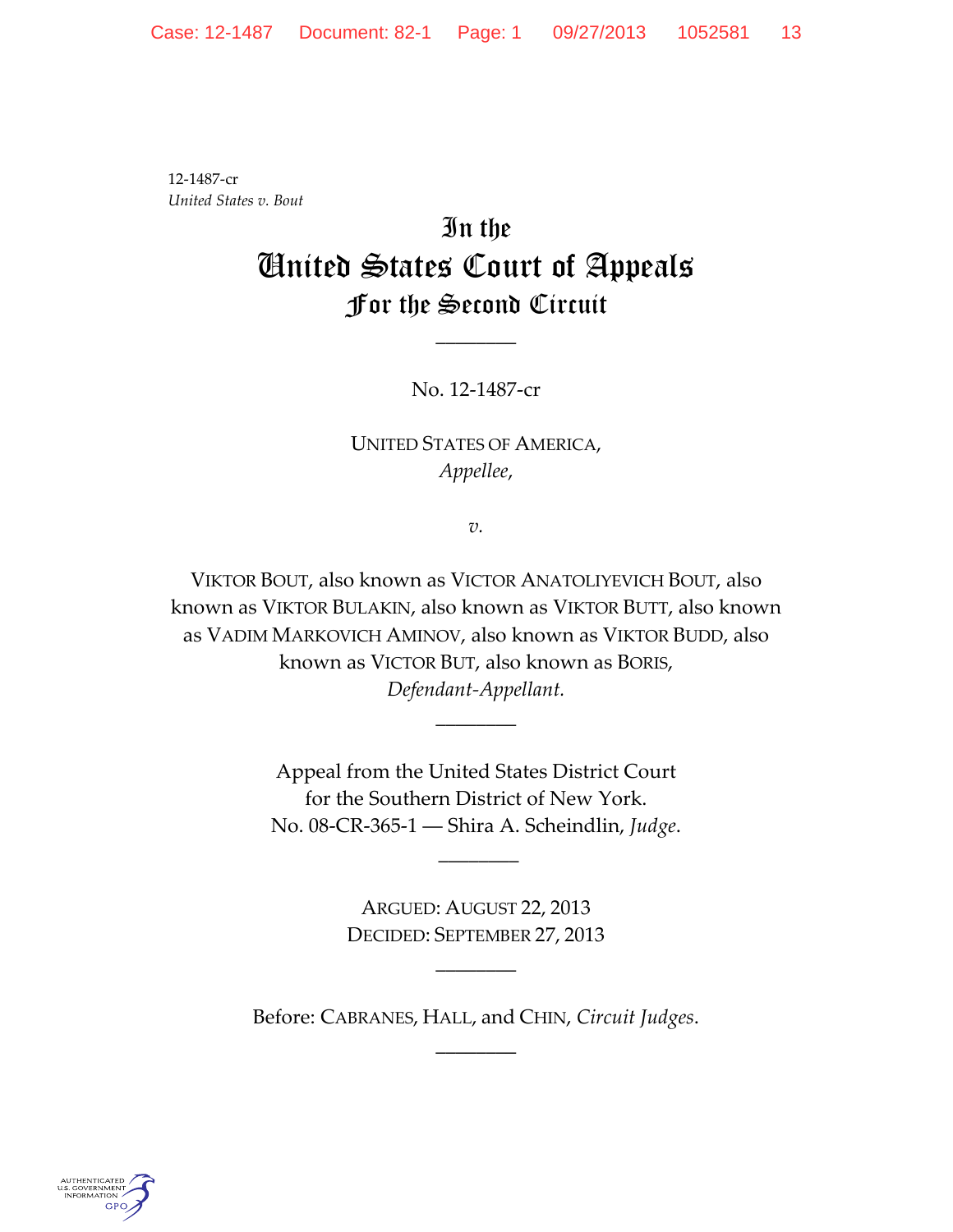Defendant-appellant Viktor Bout, a reputed international arms trafficker, was arrested following an innovative international sting operation directed by American law-enforcement agents across three continents. Following lengthy proceedings abroad, Bout was extradited to stand trial in the United States. He was convicted, following a jury trial in the United States District Court for the Southern District of New York (Shira A. Scheindlin, *Judge*), of: (1) conspiracy to kill United States nationals, in violation of 18 U.S.C. § 2332(b); (2) conspiracy to kill United States officers and employees, in violation of 18 U.S.C. §§ 1114 and 1117; (3) conspiracy to acquire and export a missile system designed to destroy aircraft, in violation of 18 U.S.C. § 2332g; and (4) conspiracy to provide material support or resources to a designated foreign terrorist organization, in violation of 18 U.S.C. § 2339B.

On appeal, Bout raises a number of claims, including that: (1) the government's conduct constituted an outrageous or vindictive prosecution in violation of his constitutional right to due process of law; (2) his extradition was illegal because it was the consequence of "intense, coercive political pressure exerted by the United States"; (3) his prosecution violated the "doctrine of specialty"; and (4) the indictment insufficiently stated the offenses listed in Counts One and Two.

We find no merit to any of defendant's claims, and, accordingly, we **AFFIRM** the judgment of conviction of the District Court and **REMAND** the cause for the limited purpose of correcting a clerical error in the judgment.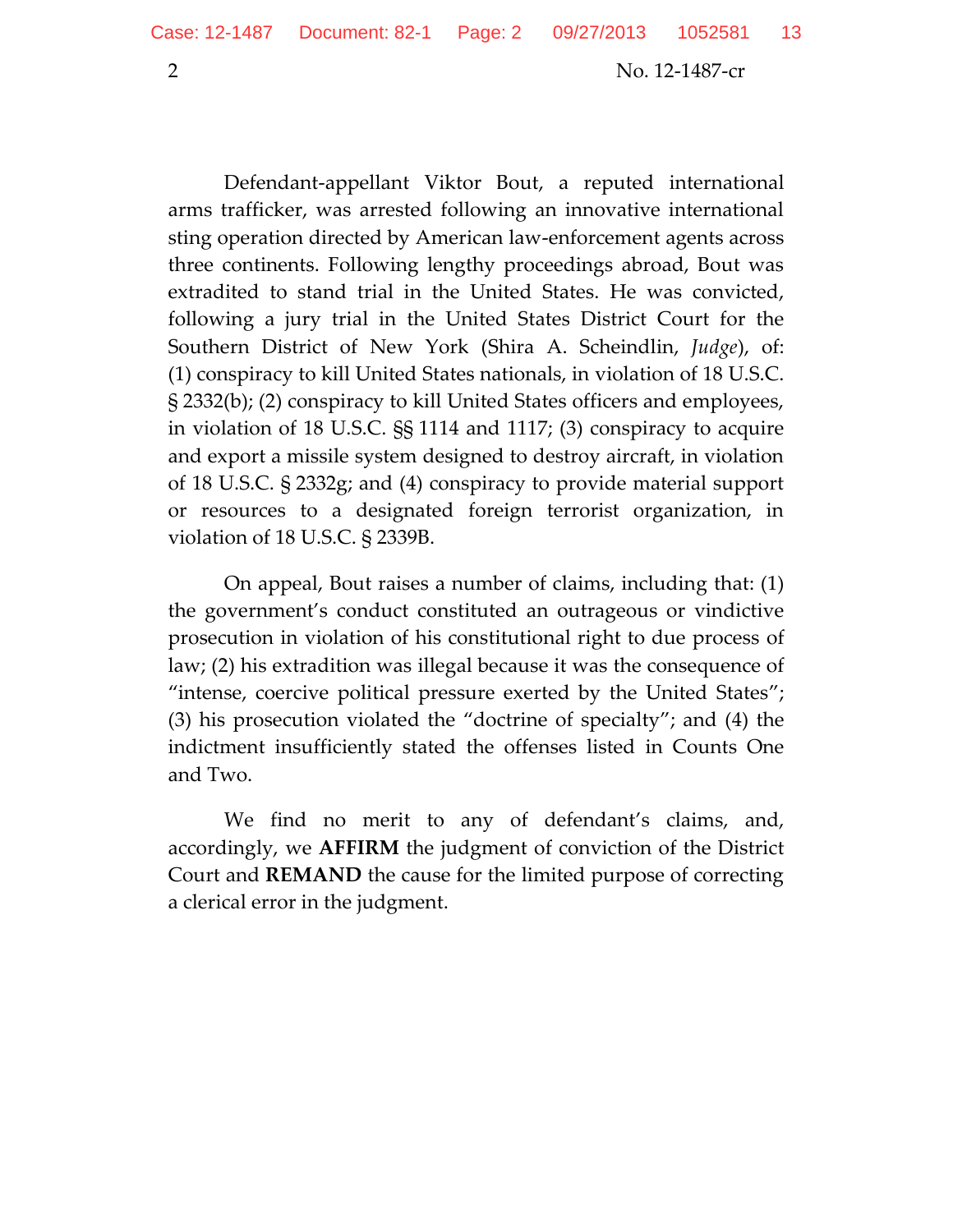ALBERT Y. DAYAN, Law Office of Albert Y. Dayan, Kew Gardens, NY, *for Appellant Viktor Bout.*

 $\overline{\phantom{a}}$ 

ANJAN SAHNI, Assistant United States Attorney (Brendan R. McGuire, Michael A. Levy, Assistant United States Attorneys, *on the brief*), *for* Preet Bharara, United States Attorney for the Southern District of New York, New York, NY, *for Appellee United States of America*.

JOSÉ A. CABRANES, *Circuit Judge*:

Defendant-appellant Viktor Bout, a reputed international arms trafficker, was arrested following an innovative international sting operation directed by American law-enforcement agents across three continents. Following lengthy proceedings abroad, Bout was extradited to stand trial in the United States. He was convicted, following a jury trial in the United States District Court for the Southern District of New York (Shira A. Scheindlin, *Judge*), of: (1) conspiracy to kill United States nationals, in violation of 18 U.S.C. § 2332(b); (2) conspiracy to kill United States officers and employees, in violation of 18 U.S.C. §§ 1114 and 1117; (3) conspiracy to acquire and export a missile system designed to destroy aircraft, in violation of 18 U.S.C. § 2332g<sup>1</sup>; and (4) conspiracy to provide material support

 $\overline{\phantom{a}}$ 

<sup>&</sup>lt;sup>1</sup> The April 16, 2012 judgment of conviction entered by the District Court mistakenly identified Count Three as a violation of 18 U.S.C. § 2332, rather than 18 U.S.C. § 2332g. Accordingly, we remand the cause for the limited purpose of correcting this clerical error.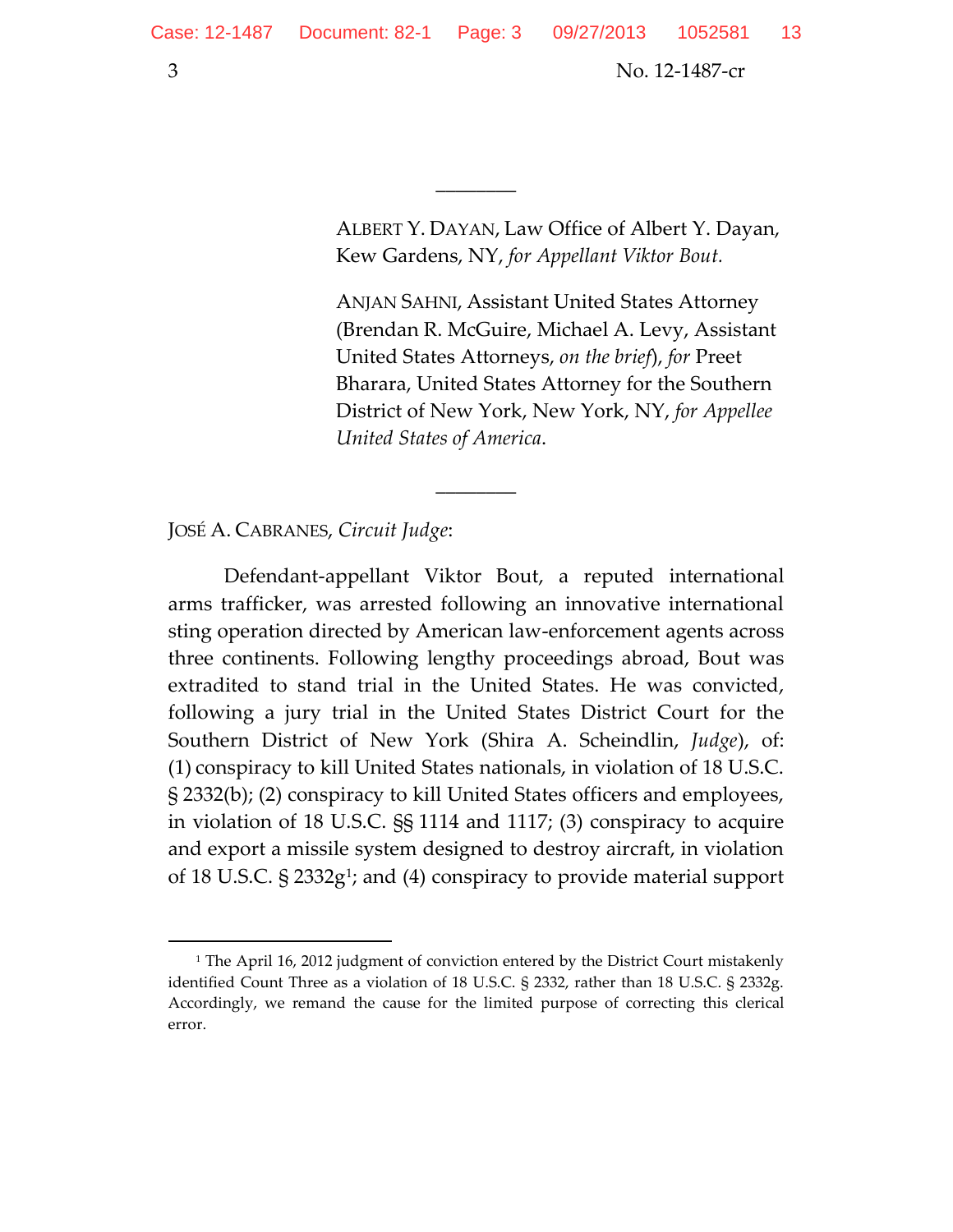or resources to a designated foreign terrorist organization, in violation of 18 U.S.C. § 2339B.

On appeal, Bout raises a number of claims, including that: (1) the government's conduct constituted an outrageous or vindictive prosecution in violation of his constitutional right to due process of law; (2) his extradition was illegal because it was the consequence of "intense, coercive political pressure exerted by the United States"; (3) his prosecution violated the "doctrine of specialty"; and (4) the indictment insufficiently stated the offenses listed in Counts One and Two.

We find no merit to any of defendant's claims, and, accordingly, we affirm the judgment of conviction of the District Court and remand the cause for the limited purpose of correcting a clerical error in the judgment.

#### **I. BACKGROUND**

Bout has long been regarded by the United States government as a dangerous and powerful international arms trafficker, and his illicit arms pipeline has repeatedly been designated for sanctions by United States and United Nations authorities. The Drug Enforcement Administration ("DEA") initiated an international sting operation against Bout in late 2007 with the assistance of three confidential sources ("CSs"). Two of the CSs posed as representatives of the *Fuerzas Armadas Revolucionarias de Colombia* (the "FARC"), a Colombian entity and longtime revolutionary organization seeking the violent overthrow of the Colombian government. The FARC, which has been designated by the United States government as a foreign terrorist organization, is also one of the world's largest cocaine suppliers and has directed violent acts toward American personnel and property.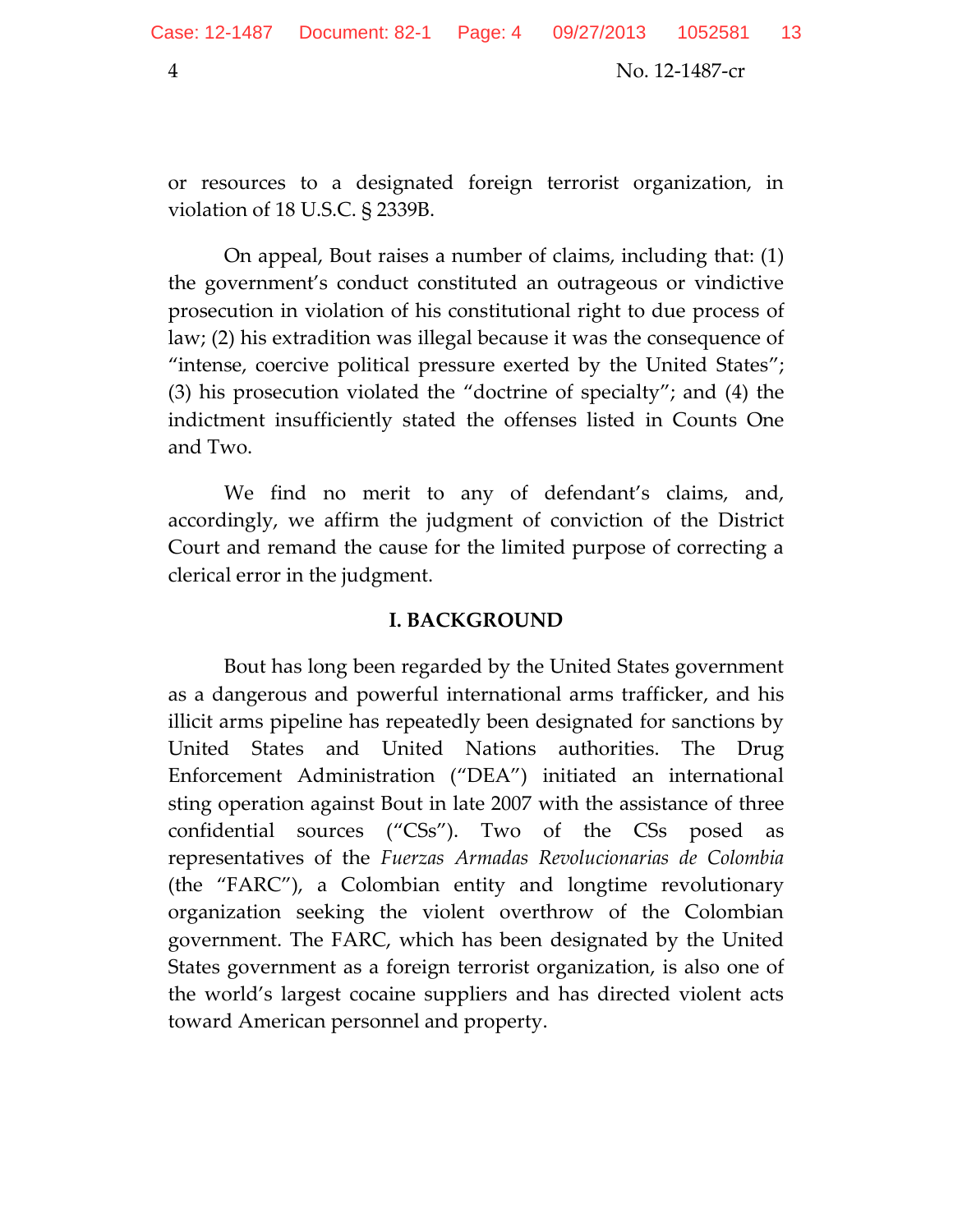On January 10 and 11, 2008, the three CSs met with Andrew Smulian, a former colleague of Bout, on the island of Curaçao, in the Caribbean, to discuss the possibility of a multimillion-dollar weapons transaction supposedly in order to aid the FARC in its fight against the Colombian government and the United States. Following the meetings in Curaçao, Smulian visited Bout in Moscow, where they discussed the weapons order in greater detail. Bout then directed Smulian to meet the CSs to continue discussions, which later occurred over a period of two weeks in Romania. Smulian, on behalf of Bout,<sup>2</sup> told the CSs that 100 surface-to-air ("SAM") missiles were available immediately, and that Bout could provide additional equipment and advice if needed.

On March 5, 2008, Bout met with Smulian and the three CSs about the weapons deal at a hotel in Bangkok, Thailand. During recorded conversations, Bout repeatedly supported the FARC's intention to use his weapons to kill American pilots stationed in Colombia. <sup>3</sup> On March 6, 2008, Thai authorities arrested both Bout and Smulian in Bangkok. Less than a month later, while Bout was still in Thailand, a grand jury sitting in the Southern District of New York returned an indictment against him. In August 2009, a lower court in Thailand denied Bout's extradition to the United States, but that decision was reversed by an appellate court in August 2010.

Bout was extradited to the United States on November 16, 2010, and his trial began on October 11, 2011. After a three-week

<sup>2</sup> Romanian authorities intercepted Bout's phone calls and text messages communicating with Smulian during these negotiations.

<sup>3</sup> Bout's specific commitments to the FARC included: (1) 700-800 SAMs; (2) 20,000 to 30,000 AK-47s; (3) 5 tons of C4 explosives; (4) ZU-23 anti-aircraft cannons; (5) nightvision equipped sniper rifles; (6) land mines; (7) ultralight aircraft outfitted with grenade launchers; and (8) unmanned aerial vehicles.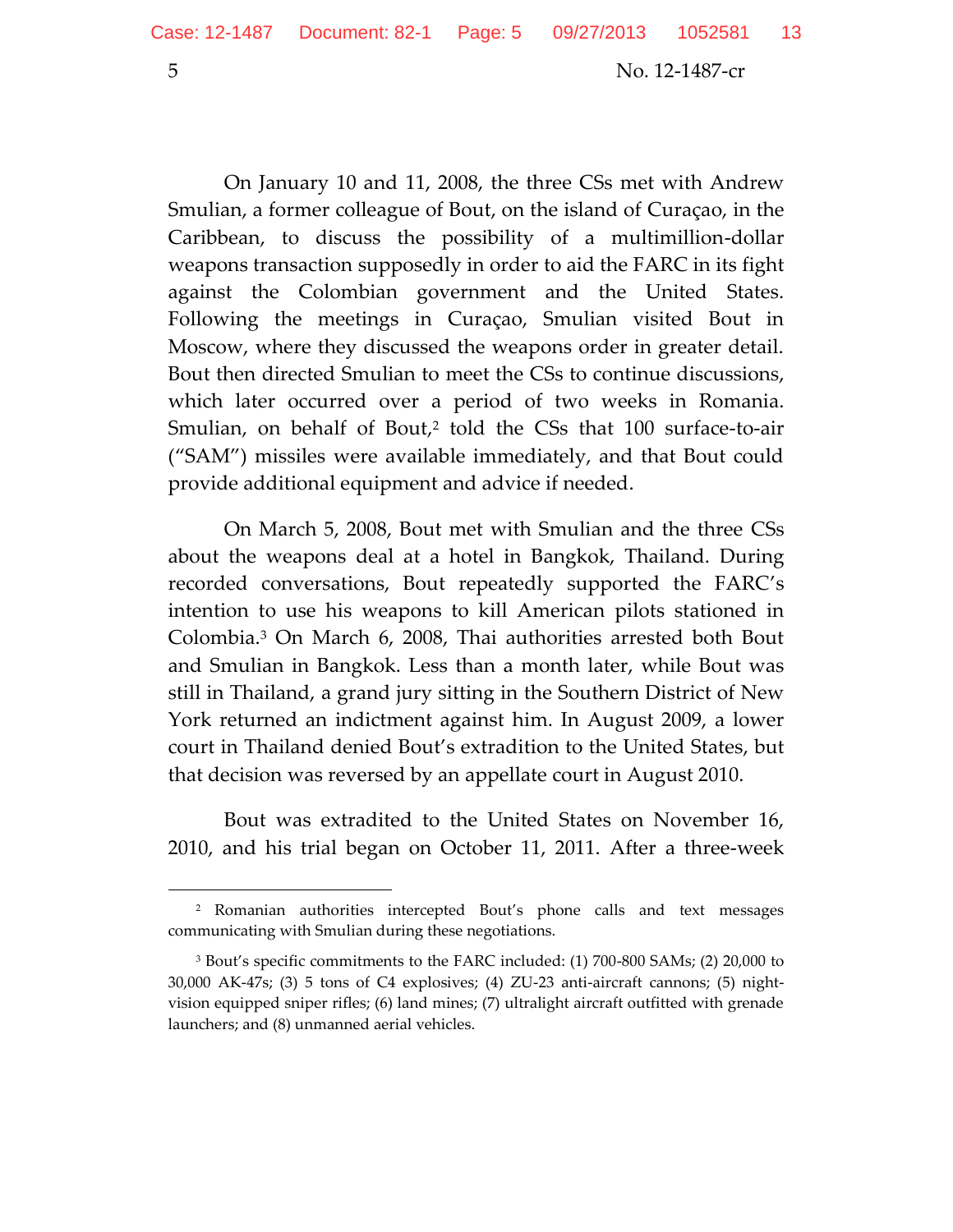$\overline{\phantom{a}}$ 

6 No. 12-1487-cr

trial, the jury found Bout guilty on all four counts of the indictment, and on April 5, 2012, Judge Scheindlin sentenced him to concurrent terms of 180 months' imprisonment on Counts One, Two, and Four and 300 months' imprisonment on Count Three.

This timely appeal followed.

#### **II. DISCUSSION**

On appeal, Bout raises a number of claims, including that: (1) the government's conduct constituted an outrageous or vindictive prosecution in violation of his constitutional right to due process of law, and that therefore the District Court should have granted his motion to dismiss the indictment; (2) his extradition was illegal because it was the impermissible consequence of "intense, coercive political pressure exerted by the United States"; (3) his prosecution violated the "doctrine of specialty"; and (4) the indictment returned against him insufficiently stated the offenses listed in Counts One and Two. 4 In analyzing the denial of Bout's motion to dismiss the indictment, we review the District Court's conclusions of law *de novo* and its factual findings for clear error. *See United States v. Daley*, 702 F.3d 96, 99-100 (2d Cir. 2012). We consider each of Bout's claims in turn.

#### **A.**

Bout argues that "[t]he egregious government[ ] action here is *sui generis*, taking the concepts of entrapment, vindictive prosecution

<sup>4</sup> Bout also argues that the District Court's jury instructions allowed him to be "convicted of a crime that does not exist," and that the government failed to prove jurisdiction on Count Three. We find no merit in these claims, and, substantially for the reasons stated by the District Court in its denial of Bout's post-trial motions brought on the same grounds, we reject them in full. *See* App'x 65-74.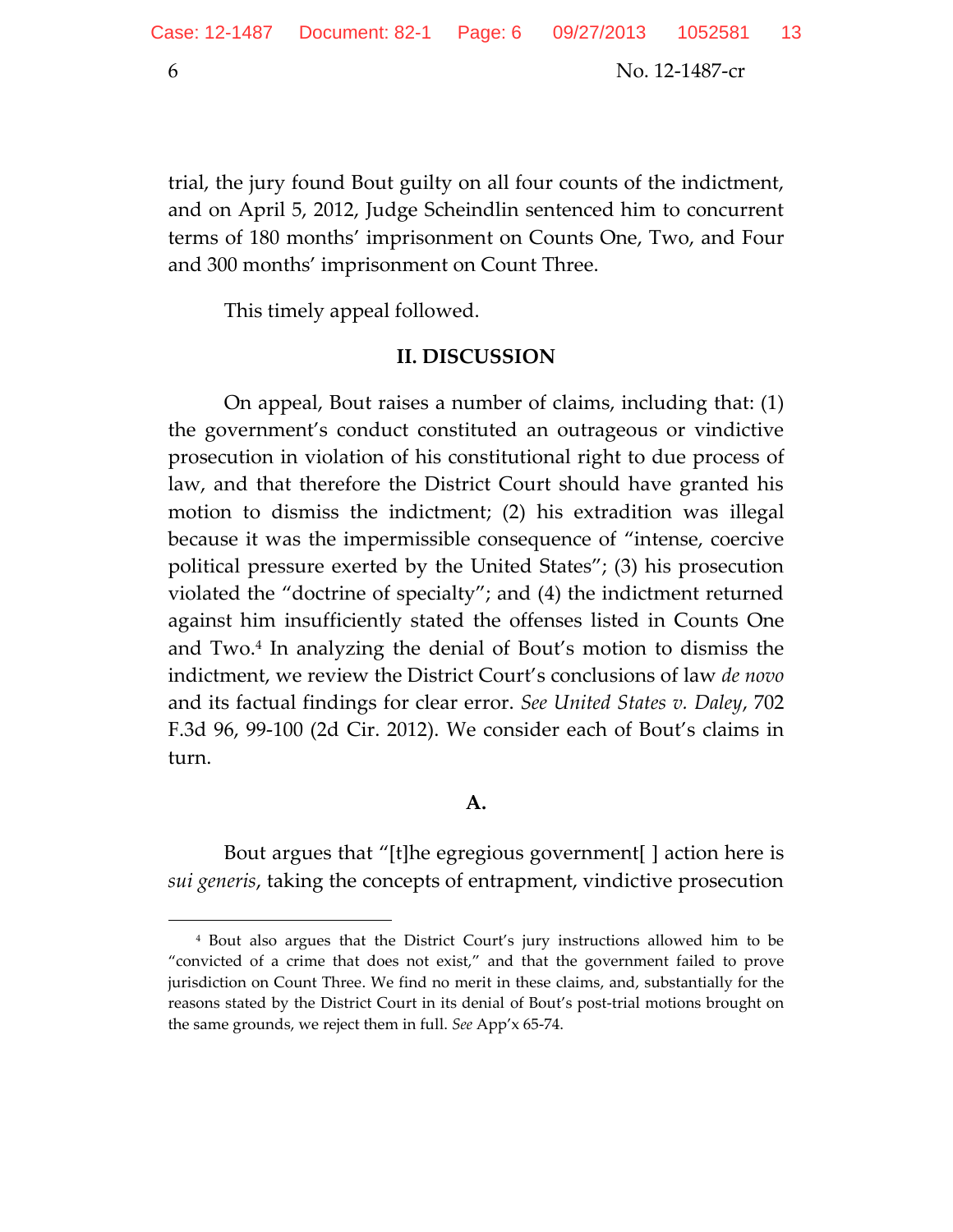and selective prosecution to a cumulative higher order and can only be described as 'outrageous.'" Appellant's Br. 23. "[A]n indictment will be dismissed if there is a finding of 'actual' vindictiveness, or if there is a presumption of vindictiveness that has not been rebutted by objective evidence justifying the prosecutor's action." *United States v. Johnson*, 171 F.3d 139, 140 (2d Cir. 1999). To demonstrate an actual vindictive motive,<sup>5</sup> "the defendant must show that  $(1)$  the prosecutor harbored genuine animus toward the defendant, or was prevailed upon to bring the charges by another with animus such that the prosecutor could be considered a 'stalking horse,' and (2) the defendant *would not have been prosecuted except for the animus.*" *United States v. Sanders*, 211 F.3d 711, 717 (2d Cir. 2000) (internal quotation marks and alteration omitted) (emphasis supplied).

The Supreme Court has also recognized the possibility that "outrageous" government conduct could bar a criminal conviction. *See Hampton v. United States*, 425 U.S. 484, 489 (1976). To prevail on such a claim, however, a defendant must show that the government's conduct is "so outrageous that common notions of fairness and decency would be offended were judicial processes invoked to obtain a conviction." *United States v. Schmidt*, 105 F.3d 82, 91 (2d Cir. 1997) (internal quotation marks omitted). In other words, the government's conduct must "'shock the conscience' in the sense contemplated by [the Supreme Court in] *Rochin v. California*, 342 U.S. 165, 172 (1952) (forced stomach pumping)." *United States v. Cromitie*, --- F.3d ----, No. 11-2763(L), 2013 WL 4487543, at \*18 (2d Cir. Aug. 22, 2013). As we have explained:

<sup>5</sup> Bout does not appear to base his claim on a presumption of vindictiveness, nor could he do so, inasmuch as was have "consistently adhered to the principle that the presumption of prosecutorial vindictiveness does not exist in a pretrial setting." *United States v. Stewart*, 590 F.3d 93, 122 (2d Cir. 2009) (internal quotation marks omitted).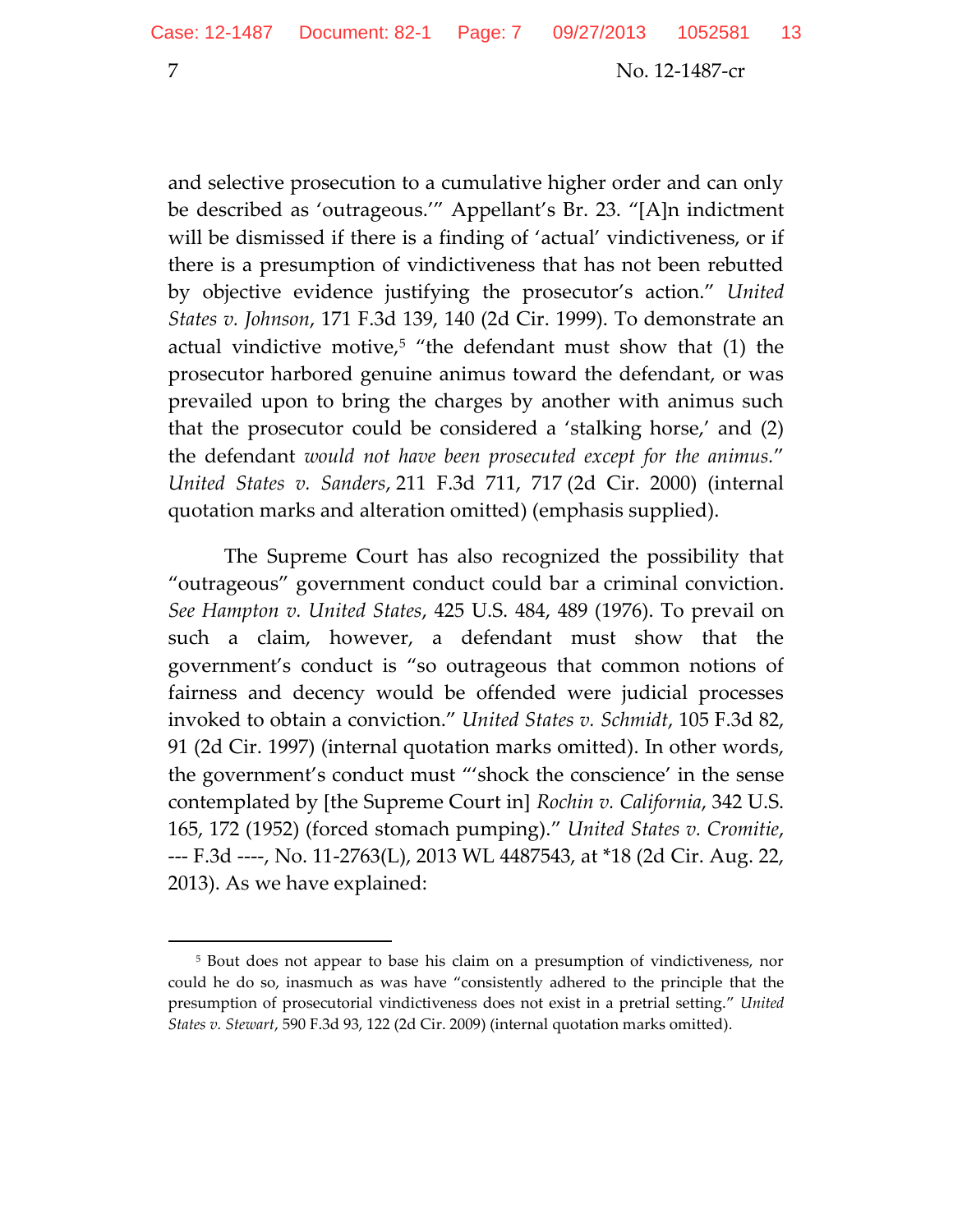Generally, to be 'outrageous,' the government's involvement in a crime must involve either coercion or a violation of the defendant's person. It does not suffice to show that the government created the opportunity for the offense, even if the government's ploy is elaborate and the engagement with the defendant is extensive. Likewise, feigned friendship, cash inducement, and coaching in how to commit the crime do not constitute outrageous conduct.

*United States v. Al Kassar*, 660 F.3d 108, 121 (2d Cir. 2011) (citations omitted). Indeed, "as with all sting operations, government creation of the opportunity to commit an offense, even to the point of supplying defendants with materials essential to commit crimes, does not exceed due process limits." *Cromitie*, 2013 WL 4487543, at \*19; *see also Schmidt*, 105 F.3d at 91-92 (holding that "elaborate" and "extensive" government sting operation in which a law enforcement agent "posed as a hit man" and "federal agents actually conducted a controlled [prison] breakout" did not constitute outrageous government conduct*)*; *cf. United States v. Ming He*, 94 F.3d 782, 792 (2d Cir. 1996) (noting that a federal court's "supervisory power over DEA conduct in a sting operation is 'extremely limited'" (internal quotation marks and citation omitted)).

Having reviewed the record in light of these principles, we conclude that Bout's allegations do not meet the high threshold necessary to prevail on a vindictive prosecution claim. Bout refers to media reports stating that former Deputy National Security Advisor Juan Zarate and other high-ranking officials at the Drug Enforcement Agency (DEA) had him in their "cross-hairs." Appellant's Br. 24. Even if true, these allegations do not constitute the type of "animus" that is relevant within the meaning of our cases on vindictive prosecution. The "animus" that is prohibited typically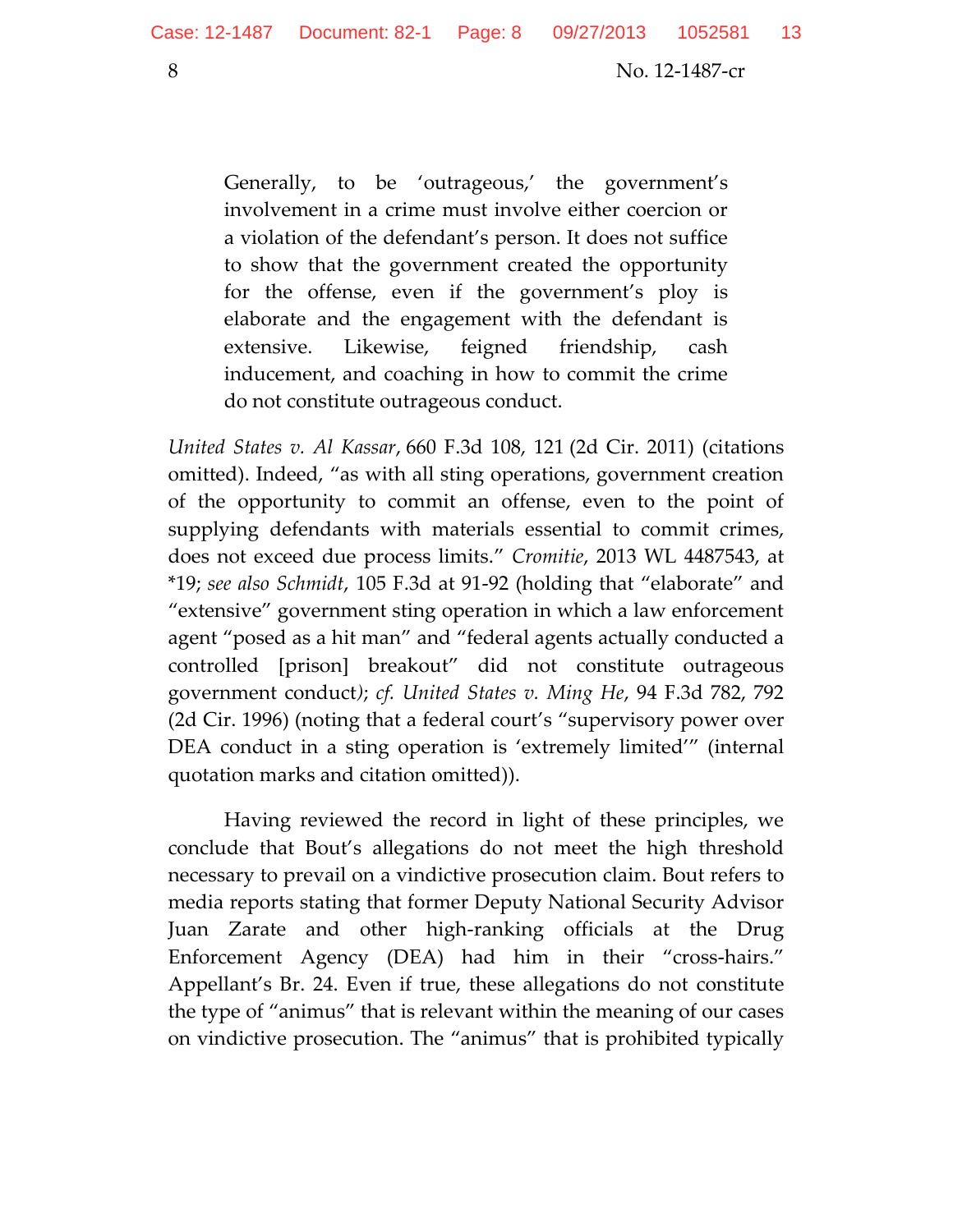occurs in situations where "a prosecutor's charging decision is a direct and unjustifiable penalty that resulted solely from the defendant's exercise of a protected legal right." *United States v. Stewart*, 590 F.3d 93, 123 (2d Cir. 2009) (alteration omitted). In this case, however, the government's motivation to prosecute Bout stemmed from widespread concern that he was engaged in criminal conduct, as evidenced by his placement on numerous United States and United Nations "sanctions lists" since the early 2000s. The government's enthusiastic or energetic pursuit of Bout, a highpriority criminal target, does not demonstrate vindictive, or even inappropriate, government conduct. *See United States v. Sanders*, 211 F.3d 711, 718 (2d Cir. 2000) (holding that an "aggressive investigation" in response to a "potential [criminal] violation . . . cannot give rise to an inference of impropriety").

Similarly, Bout has not alleged anything akin to "either coercion or a violation of [his] person," *Al Kassar*, 660 F.3d at 121, which would be necessary, at a minimum, to prevail on an outrageous government conduct charge. Indeed, Bout's allegations amount to claims that international sting operations of foreign citizens are *de facto* coercive. These arguments are squarely foreclosed by our decision in *Al Kassar*, itself an international sting operation case. As we explained in that case, "[w]hile the sting operation in this case was elaborate and prolonged, there was no coercion or physical force, and nothing done was outrageous or a shock to the conscience." *Id.* at 122. Accordingly, we find no merit to Bout's claims of vindictive prosecution or outrageous government conduct.

#### **B.**

Bout also argues that his extradition from Thailand was the consequence of "intense, coercive political pressure exerted by the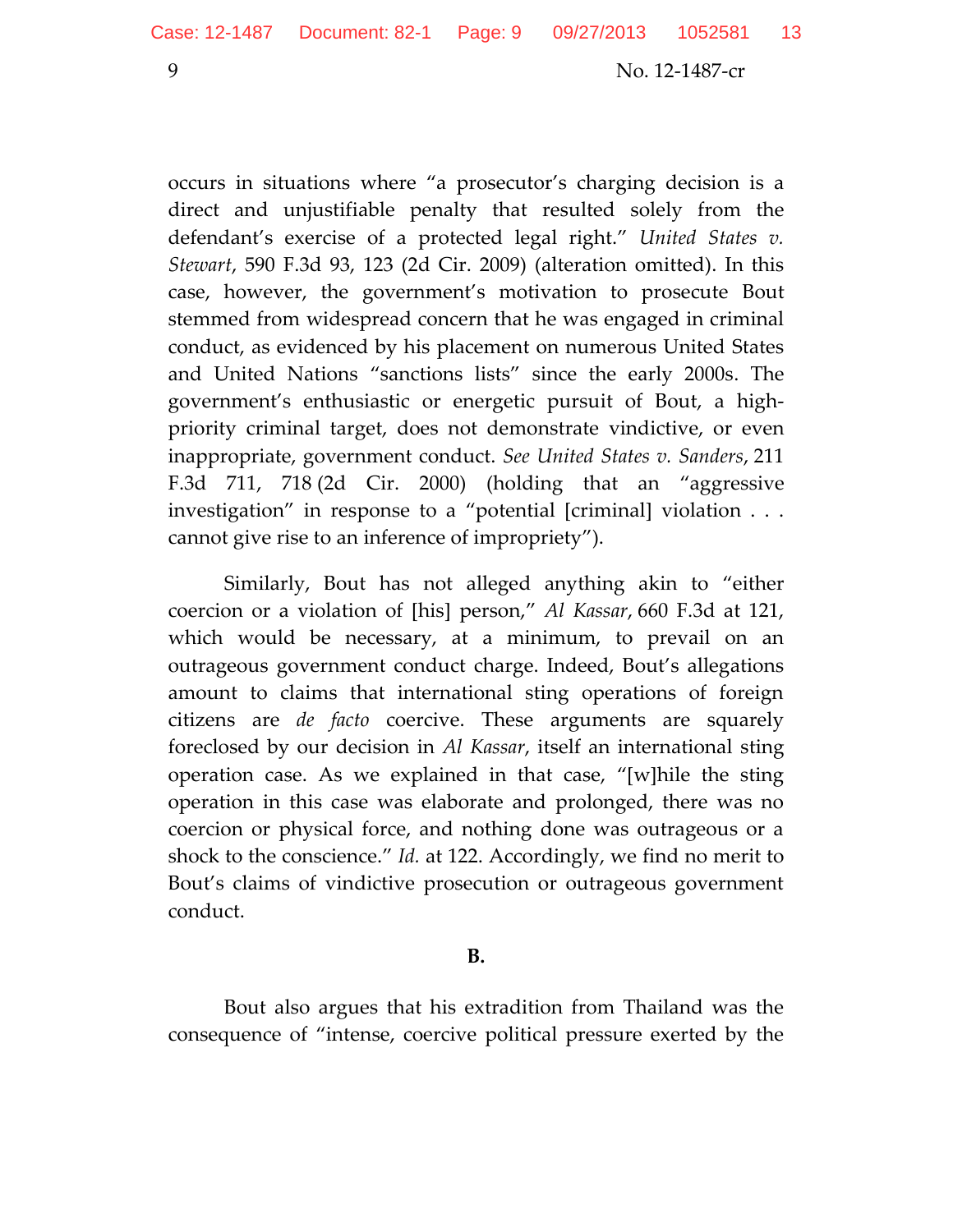United States," supposedly rendering his prosecution improper under some general principle of the law governing extradition. Specifically, Bout argues that because 18 U.S.C. § 3184 permits courts to evaluate the legality of the extradition of a defendant by our government from the United States to another country, courts should take on the reciprocal responsibility of evaluating the legality of the extradition of a defendant by a foreign government to the United States.

We disagree. We have squarely held that "although courts of the United States have authority to determine whether an offense is an extraditable crime when deciding whether an accused should be extradited from the United States, . . . our courts cannot secondguess another country's grant of extradition to the United States." *United States v. Campbell*, 300 F.3d 202, 209 (2d Cir. 2002) (citation omitted); *id*. ("It could hardly promote harmony to request a grant of extradition and then, after extradition is granted, have the requesting nation take the stance that the extraditing nation was wrong to grant the request.").<sup>6</sup>

Likewise, under the so-called *Ker-Frisbie* doctrine, "the government's power to prosecute a defendant is not impaired by the illegality of the method by which it acquires control over him." *United States v. Toscanino*, 500 F.2d 267, 271 (2d Cir. 1974) (relying on *Ker v. Illinois*, 119 U.S. 436 (1886), and *Frisbie* v. *Collins*, 342 U.S. 519 (1952)); *see also United States v. Getto*, --- F.3d ----, No. 11-1237-cr, 2013 WL 4779622, at \*4 & n.8 (2d Cir. Sept. 9, 2013). Accordingly, we find

<sup>6</sup> To the extent that Bout claims that the United States violated its extradition treaty with Thailand, the government informs us that Thailand has not claimed any violation of the treaty. Appellee's Br. 21 n.5; *see generally United States v. Reed*, 639 F.2d 896, 902 (2d Cir. 1981) ("[A]bsent protest or objection by the offended sovereign, [a defendant] has no standing to raise the violation of international law as an issue.").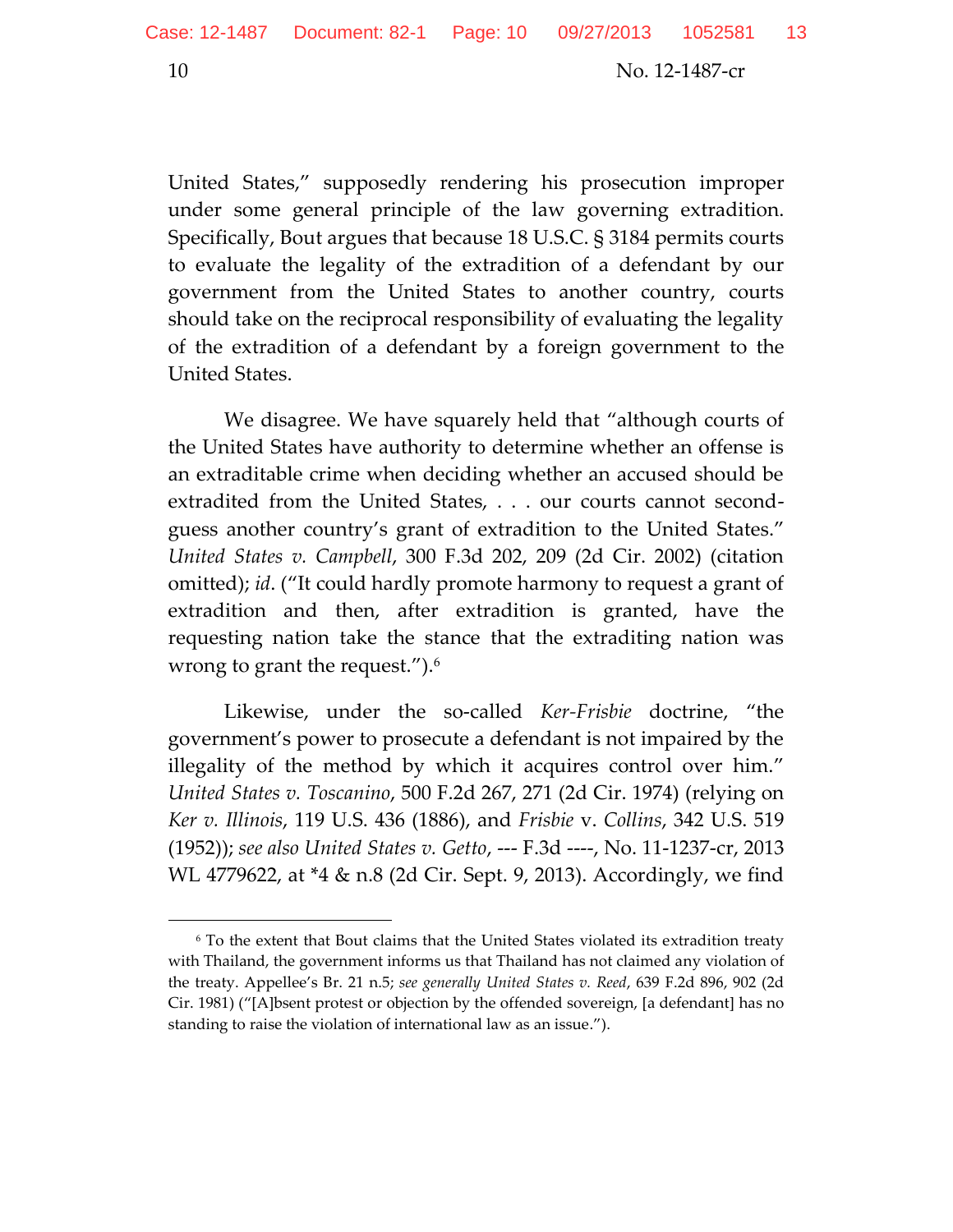no merit to Bout's claim that his indictment should have been dismissed because he was improperly extradited to the United States.

**C.** 

Bout further argues that his prosecution violated the "doctrine of specialty," which "prohibits prosecution of a defendant for a crime other than the crime for which he has been extradited." *United States v. Yousef*, 327 F.3d 56, 115 (2d Cir. 2003) (relying on *United States v. Alvarez-Machain*, 504 U.S. 655, 659 (1992)). Bout contends that the Thai appellate court that extradited him to the United States did so in the belief that he had tried to sell arms to actual members of the FARC, rather than to CSs posing as such as part of a sting operation. The District Court found this argument "completely controverted" by the record of the proceedings in Thailand, and we agree. A review of the record discloses that the Thai court was aware that Bout was caught in a sting operation, rather than a conspiracy with actual FARC buyers. Accordingly, Bout's claim lacks any factual basis in the record.

#### **D.**

Finally, Bout claims that the indictment returned against him insufficiently stated the offenses listed in Counts One and Two. Bout argues that these counts of the indictment, which charged him with a conspiracy to commit murder, were defective because they only specified that he conspired to "kill" and "the words *murder*, *malice aforethought*, *premeditation* or any other terms describing the object crime of the charged conspiracy as *murder* are conspicuously absent*.*" Appellant's Br. 38.

It bears recalling that "we have consistently upheld indictments that do little more than to track the language of the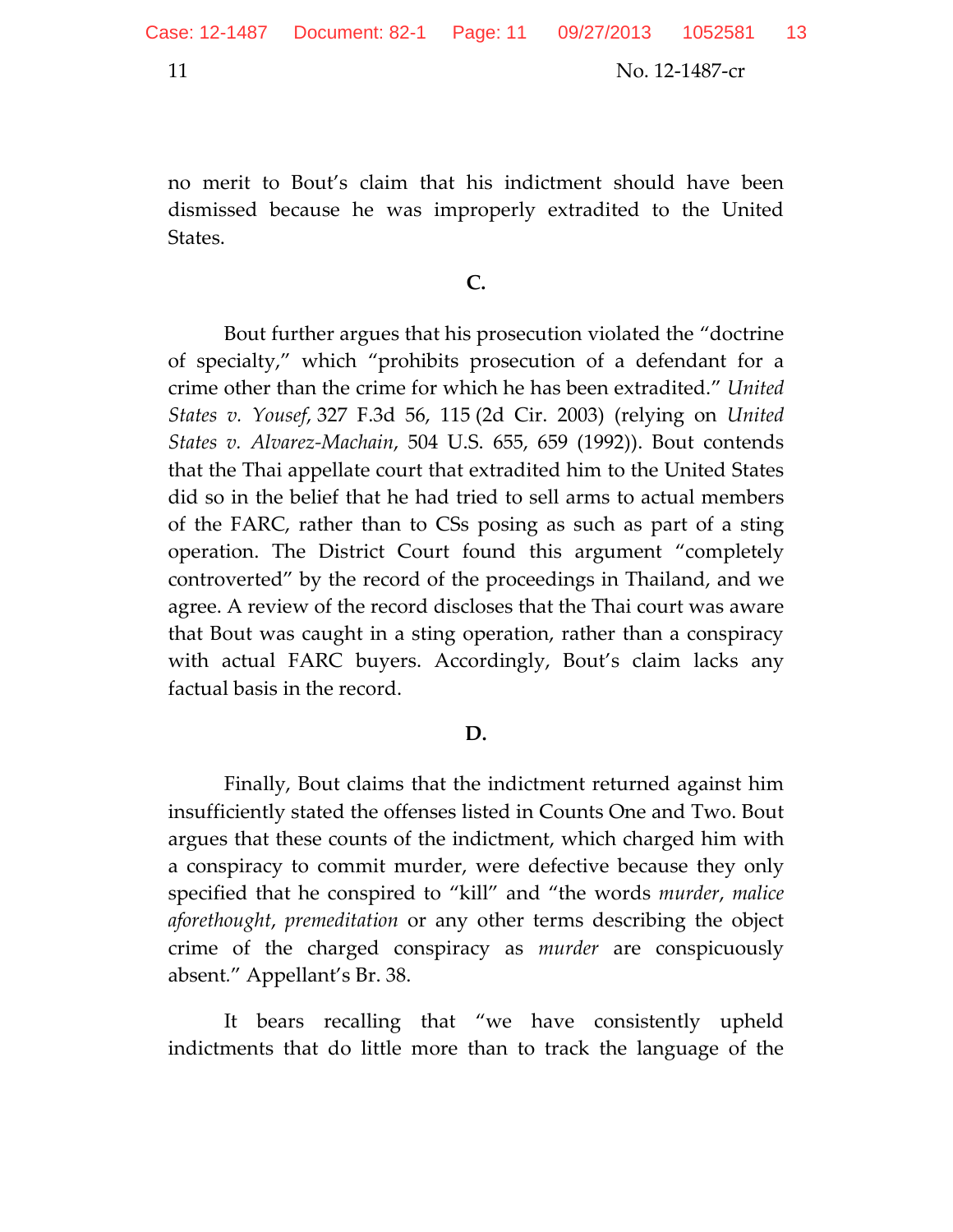statute charged and state the time and place (*in approximate terms*) of the alleged crime." *United States v. Pirro*, 212 F.3d 86, 100 (2d Cir. 2000) (internal quotation marks omitted) (emphasis supplied). Indeed, "in an indictment for conspiring to commit an offense—in which the conspiracy is the gist of the crime—it is not necessary to allege with technical precision all the elements essential to the commission of the offense which is the object of the conspiracy." *United States v. LaSpina*, 299 F.3d 165, 177 (2d Cir. 2002). Rather, "[a]n indictment is sufficient when it charges a crime with sufficient precision to inform the defendant of the charges he must meet and with enough detail that he may plead double jeopardy in a future prosecution based on the same set of events." *United States v. Yannotti*, 541 F.3d 112, 127 (2d Cir. 2008) (internal quotation marks omitted).

Here, there is no doubt that the allegations in the indictment make it sufficiently clear that the crimes charged were for conspiracy to commit *murder*. In any event, Bout has not suggested any arguable prejudice. *See United States v. Stringer*, --- F.3d ----, No. 12- 608-CR (L), 2013 WL 5183526, at \*4 (2d Cir. Sept. 17, 2013) ("When the charges in an indictment have stated the elements of the offense and provided even minimal protection against double jeopardy, this court has repeatedly refused, in the absence of any showing of prejudice, to dismiss . . . charges for lack of specificity." (internal quotation marks omitted)).

### **CONCLUSION**

To summarize:

(1) In the absence of actual animus or shocking conduct akin to coercion or a violation of defendant's person, an international sting operation of the kind undertaken in